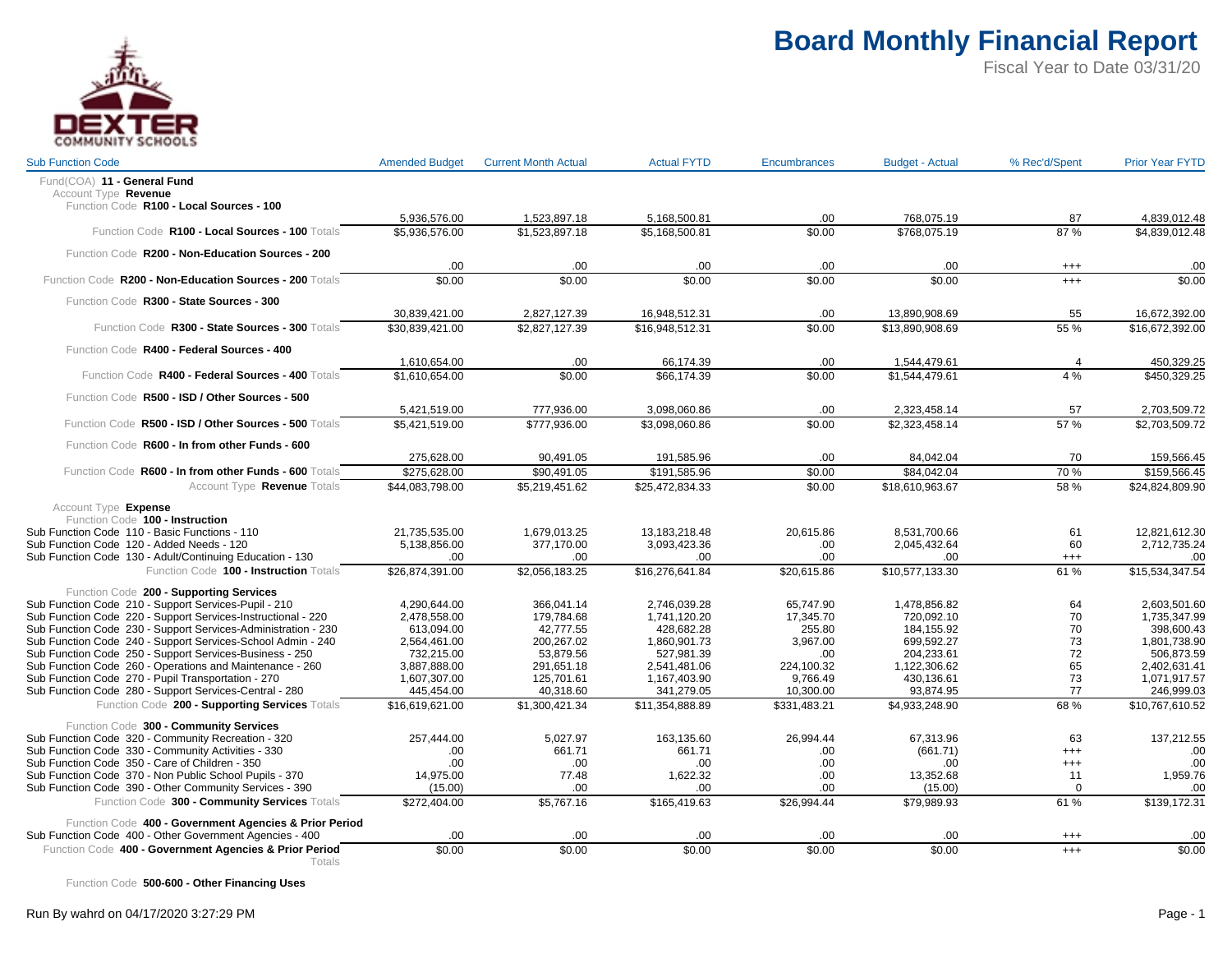

| <b>Sub Function Code</b>                                   | <b>Amended Budget</b> | <b>Current Month Actual</b> | <b>Actual FYTD</b> | Encumbrances     | Budget - Actual | % Rec'd/Spent | <b>Prior Year FYTD</b> |
|------------------------------------------------------------|-----------------------|-----------------------------|--------------------|------------------|-----------------|---------------|------------------------|
| Sub Function Code 600 - Fund Modifications - 600           | 548.870.00            | 350.000.00                  | 450.000.00         |                  | 98.870.00       |               | 365.385.03             |
| $_{2}$ 500-600 - Other Financing Uses $\top$<br>Function ( | \$548.870.00          | \$350,000.00                | \$450.000.00       | \$0.00           | \$98,870,00     | 82%           | \$365.385.03           |
| Expense T<br>Account                                       | \$44.315.286.00       | \$3.712.371.75              | \$28,246,950.36    | \$379.093.51     | \$15.689.242.13 | 64 %          | \$26.806.515.40        |
| ) <b>11 - General Fund</b> To<br>⊑und(COA)                 | (\$231,488.00)        | \$1,507,079.87              | (\$2,774,116.03)   | $(\$379,093.51)$ | \$2,921,721.54  | ,198 %        | (\$1,981,705.50)       |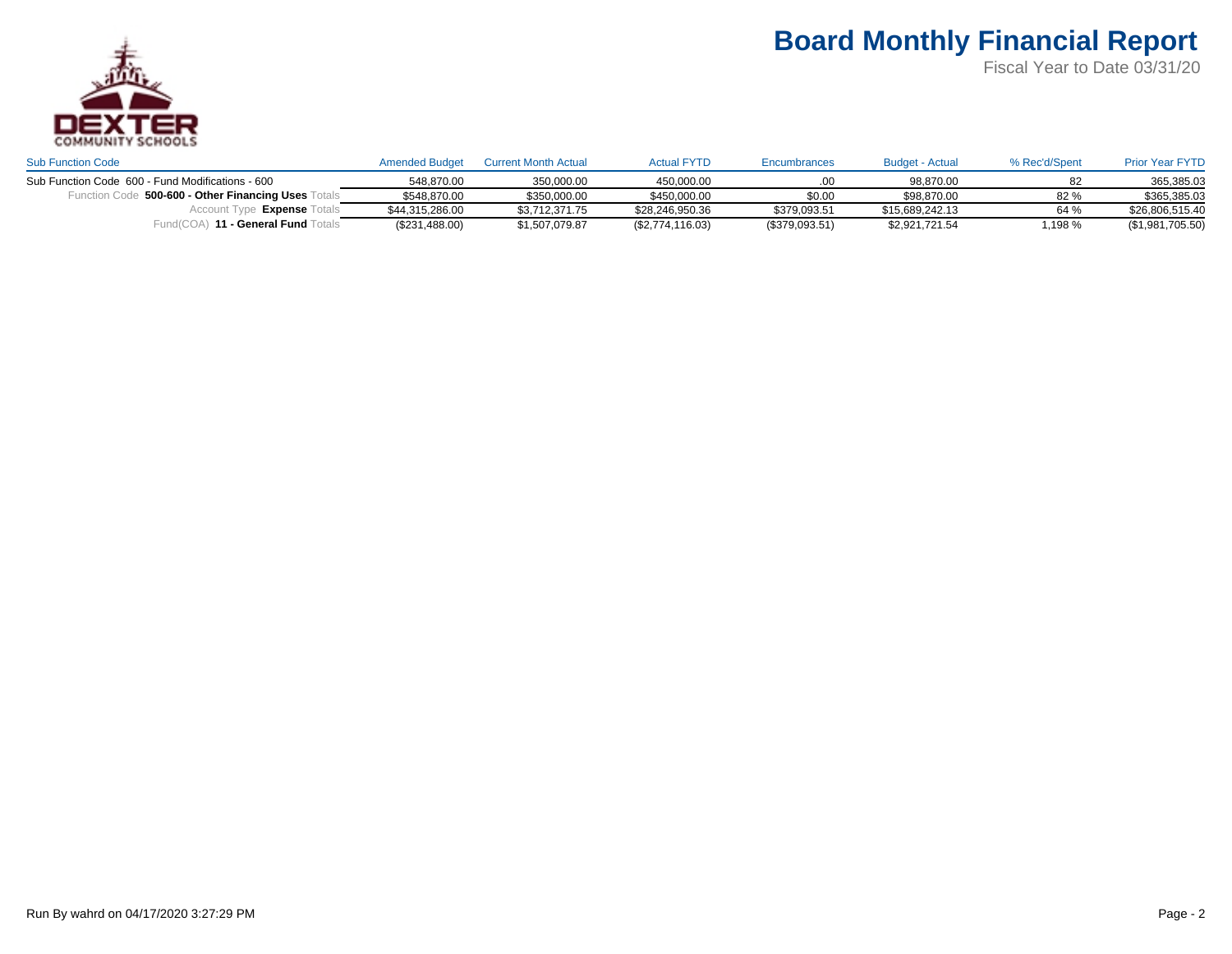

| <b>Sub Function Code</b>                                                                                                | <b>Amended Budget</b> | <b>Current Month Actual</b> | <b>Actual FYTD</b> | <b>Encumbrances</b> | <b>Budget - Actual</b> | % Rec'd/Spent  | <b>Prior Year FYTD</b>     |
|-------------------------------------------------------------------------------------------------------------------------|-----------------------|-----------------------------|--------------------|---------------------|------------------------|----------------|----------------------------|
| Fund(COA) 23 - Community Service Fund                                                                                   |                       |                             |                    |                     |                        |                |                            |
| Account Type Revenue                                                                                                    |                       |                             |                    |                     |                        |                |                            |
| Function Code R100 - Local Sources - 100                                                                                |                       |                             |                    |                     |                        |                |                            |
|                                                                                                                         | 2,128,377.00          | 131,536.40                  | 1,759,067.18       | .00                 | 369,309.82             | 83             | 1,679,848.17               |
| Function Code R100 - Local Sources - 100 Totals                                                                         | \$2.128.377.00        | \$131.536.40                | \$1.759.067.18     | \$0.00              | \$369.309.82           | 83%            | \$1,679,848.17             |
| Function Code R300 - State Sources - 300                                                                                |                       |                             |                    |                     |                        |                |                            |
|                                                                                                                         | 23,470.00             | .00                         | (.50)              | .00                 | 23,470.50              | $\Omega$       | .25                        |
| Function Code R300 - State Sources - 300 Totals                                                                         | \$23.470.00           | \$0.00                      | (\$0.50)           | \$0.00              | \$23,470.50            | $0\%$          | \$0.25                     |
| Function Code R400 - Federal Sources - 400                                                                              |                       |                             |                    |                     |                        |                |                            |
|                                                                                                                         | 125,000.00            | .00                         | 61,378.75          | .00                 | 63,621.25              | 49             | 130,754.33                 |
| Function Code R400 - Federal Sources - 400 Totals                                                                       | \$125,000.00          | \$0.00                      | \$61.378.75        | \$0.00              | \$63.621.25            | 49 %           | \$130.754.33               |
| Function Code R500 - ISD / Other Sources - 500                                                                          |                       |                             |                    |                     |                        |                |                            |
|                                                                                                                         | .00                   | .00.                        | .00                | .00                 | .00                    | $^{+++}$       | .00                        |
| Function Code R500 - ISD / Other Sources - 500 Totals                                                                   | \$0.00                | \$0.00                      | \$0.00             | \$0.00              | \$0.00                 | $^{+++}$       | \$0.00                     |
|                                                                                                                         |                       |                             |                    |                     |                        |                |                            |
| Function Code R600 - In from other Funds - 600                                                                          | 531,978.00            | 350,000.00                  | 450,000.00         | .00                 | 81,978.00              | 85             | 365,385.03                 |
| Function Code R600 - In from other Funds - 600 Totals                                                                   | \$531,978.00          | \$350,000.00                | \$450,000.00       | \$0.00              | \$81,978.00            | 85%            | \$365,385.03               |
| Account Type Revenue Totals                                                                                             | \$2,808,825.00        | \$481,536.40                | \$2,270,445.43     | \$0.00              | \$538,379.57           | 81%            | \$2,175,987.78             |
|                                                                                                                         |                       |                             |                    |                     |                        |                |                            |
| Account Type Expense<br>Function Code 100 - Instruction                                                                 |                       |                             |                    |                     |                        |                |                            |
| Sub Function Code 110 - Basic Functions - 110                                                                           | 97,701.00             | 11,785.28                   | 96,853.04          | .00                 | 847.96                 | 99             | 116,948.25                 |
| Function Code 100 - Instruction Totals                                                                                  | \$97,701.00           | \$11,785.28                 | \$96,853.04        | \$0.00              | \$847.96               | 99%            | \$116,948.25               |
|                                                                                                                         |                       |                             |                    |                     |                        |                |                            |
| Function Code 200 - Supporting Services                                                                                 |                       |                             |                    |                     |                        |                |                            |
| Sub Function Code 220 - Support Services-Instructional - 220<br>Sub Function Code 250 - Support Services-Business - 250 | 988.00<br>.00         | 6.57<br>.00                 | 59.13<br>.00       | .00<br>.00.         | 928.87<br>.00          | 6              | 1,086.66<br>.00            |
| Sub Function Code 260 - Operations and Maintenance - 260                                                                | 76.550.00             | 2,450.10                    | 24,604.60          | 4.733.57            | 47,211.83              | $^{+++}$<br>32 | 32.342.80                  |
| Sub Function Code 270 - Pupil Transportation - 270                                                                      | 80,000.00             | .00.                        | 9.233.49           | .00                 | 70.766.51              | 12             | 95.913.52                  |
| Sub Function Code 290 - Support Services-Other - 290                                                                    | 704,678.00            | 120,281.22                  | 712,686.32         | 10,269.14           | (18, 277.46)           | 101            | 546,042.34                 |
| Function Code 200 - Supporting Services Totals                                                                          |                       | \$122,737.89                | \$746.583.54       |                     | \$100.629.75           | 87%            | \$675,385.32               |
|                                                                                                                         | \$862,216.00          |                             |                    | \$15,002.71         |                        |                |                            |
| Function Code 300 - Community Services                                                                                  |                       |                             |                    |                     |                        |                |                            |
| Sub Function Code 310 - Community Services Direction - 310                                                              | 293,442.00            | 23,002.12                   | 226,702.46         | .00                 | 66,739.54              | 77             | 216,497.36                 |
| Sub Function Code 320 - Community Recreation - 320                                                                      | 377,531.00            | 38,575.47                   | 259,350.48         | 13,606.10           | 104,574.42             | 69             | 265,426.07                 |
| Sub Function Code 350 - Care of Children - 350                                                                          | 964,124.00            | 66,904.19                   | 659,244.16         | 919.00              | 303,960.84             | 68             | 562,841.14                 |
| Sub Function Code 390 - Other Community Services - 390                                                                  | 125,000.00            | .00.                        | 61,484.05          | .00                 | 63,515.95              | 49             | 130,754.33                 |
| Function Code 300 - Community Services Totals                                                                           | \$1,760,097.00        | \$128,481.78                | \$1,206,781.15     | \$14,525.10         | \$538,790.75           | 69%            | \$1,175,518.90             |
| Function Code 500-600 - Other Financing Uses                                                                            |                       |                             |                    |                     |                        |                |                            |
| Sub Function Code 600 - Fund Modifications - 600                                                                        | 133,151.00            | 42,541.53                   | 94,075.31          | .00                 | 39,075.69              | 71             | 59,193.16                  |
| Function Code 500-600 - Other Financing Uses Totals                                                                     | \$133,151.00          | \$42.541.53                 | \$94.075.31        | \$0.00              | \$39.075.69            | 71 %           | \$59,193.16                |
| Account Type Expense Totals                                                                                             | \$2,853,165.00        | \$305,546.48                | \$2,144,293.04     | \$29,527.81         | \$679,344.15           | 75 %           | $\overline{$2,027,045.63}$ |
| Fund(COA) 23 - Community Service Fund Totals                                                                            | (\$44,340.00)         | \$175,989.92                | \$126,152.39       | (\$29,527.81)       | (\$140,964.58)         | $-285%$        | \$148,942.15               |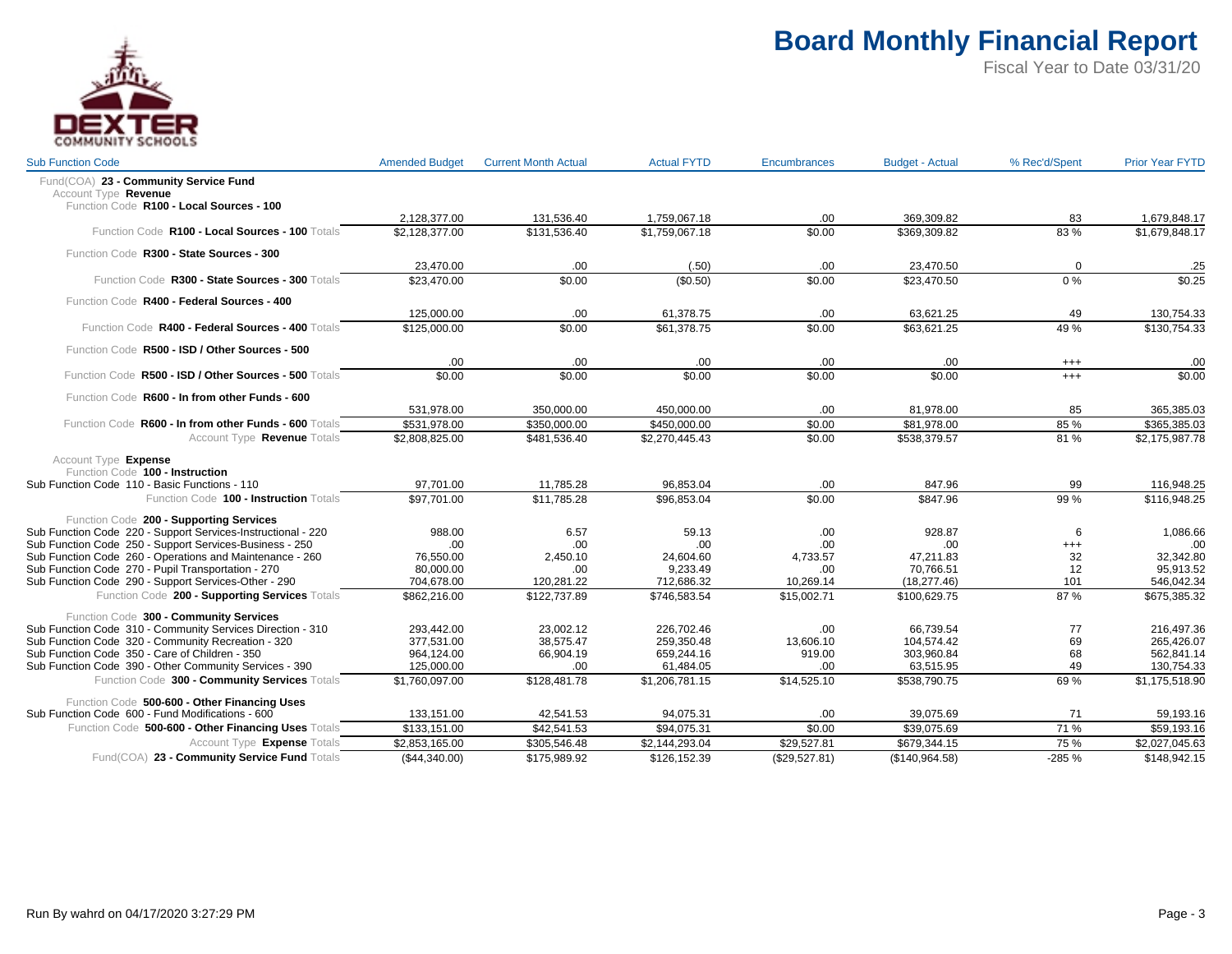

| <b>Sub Function Code</b>                                                                             | <b>Amended Budget</b> | <b>Current Month Actual</b> | <b>Actual FYTD</b> | <b>Encumbrances</b> | <b>Budget - Actual</b> | % Rec'd/Spent | <b>Prior Year FYTD</b> |
|------------------------------------------------------------------------------------------------------|-----------------------|-----------------------------|--------------------|---------------------|------------------------|---------------|------------------------|
| Fund(COA) 25 - School Lunch Fund<br>Account Type Revenue<br>Function Code R100 - Local Sources - 100 |                       |                             |                    |                     |                        |               |                        |
|                                                                                                      | 1,054,802.00          | 85,058.57                   | 757,923.26         | .00                 | 296.878.74             | 72            | 742,479.36             |
| Function Code R100 - Local Sources - 100 Totals                                                      | \$1,054,802.00        | \$85,058.57                 | \$757.923.26       | \$0.00              | \$296.878.74           | 72%           | \$742,479.36           |
| Function Code R300 - State Sources - 300                                                             |                       |                             |                    |                     |                        |               |                        |
|                                                                                                      | 63.025.00             | 4.932.10                    | 32.592.60          | .00                 | 30.432.40              | 52            | 38,431.19              |
| Function Code R300 - State Sources - 300 Totals                                                      | \$63,025.00           | \$4,932.10                  | \$32,592.60        | \$0.00              | \$30,432.40            | 52%           | \$38,431.19            |
| Function Code R400 - Federal Sources - 400                                                           |                       |                             |                    |                     |                        |               |                        |
|                                                                                                      | 314.946.00            | 23,726.53                   | 148,138.64         | .00                 | 166.807.36             | 47            | 134,448.35             |
| Function Code R400 - Federal Sources - 400 Totals                                                    | \$314,946.00          | \$23,726.53                 | \$148,138.64       | \$0.00              | \$166,807.36           | 47 %          | \$134,448.35           |
| Function Code R500 - ISD / Other Sources - 500                                                       |                       |                             |                    |                     |                        |               |                        |
|                                                                                                      | 150.000.00            | .00                         | 75.957.73          | .00                 | 74.042.27              | 51            | 83,747.76              |
| Function Code R500 - ISD / Other Sources - 500 Totals                                                | \$150,000.00          | \$0.00                      | \$75.957.73        | \$0.00              | \$74.042.27            | 51 %          | \$83,747.76            |
| Account Type Revenue Totals                                                                          | \$1,582,773.00        | \$113,717.20                | \$1,014,612.23     | \$0.00              | \$568,160.77           | 64 %          | \$999,106.66           |
| Account Type Expense                                                                                 |                       |                             |                    |                     |                        |               |                        |
| Function Code 200 - Supporting Services                                                              |                       |                             |                    |                     |                        |               |                        |
| Sub Function Code 210 - Support Services-Pupil - 210                                                 | .00                   | .00                         | .00                | .00                 | .00                    | $^{+++}$      | .00.                   |
| Sub Function Code 260 - Operations and Maintenance - 260                                             | 3.608.00              | .00                         | 1.859.77           | .00                 | 1.748.23               | 52            | 2,583.11               |
| Sub Function Code 290 - Support Services-Other - 290                                                 | 1,421,169.00          | 128,039.06                  | 973,773.58         | 317,555.88          | 129,839.54             | 69            | 926,906.11             |
| Function Code 200 - Supporting Services Totals                                                       | \$1,424,777.00        | \$128,039.06                | \$975,633.35       | \$317,555.88        | \$131,587.77           | 68%           | \$929,489.22           |
| Function Code 500-600 - Other Financing Uses                                                         |                       |                             |                    |                     |                        |               |                        |
| Sub Function Code 600 - Fund Modifications - 600                                                     | 142.477.00            | 47.949.52                   | 97.510.65          | .00                 | 44.966.35              | 68            | 92,948.92              |
| Function Code 500-600 - Other Financing Uses Totals                                                  | \$142,477.00          | \$47,949.52                 | \$97,510.65        | \$0.00              | \$44,966.35            | 68%           | \$92,948.92            |
| Account Type <b>Expense</b> Totals                                                                   | \$1,567,254.00        | \$175,988.58                | \$1,073,144.00     | \$317,555.88        | \$176,554.12           | 68%           | \$1,022,438.14         |
| Fund(COA) 25 - School Lunch Fund Totals                                                              | \$15,519.00           | (\$62, 271.38)              | (\$58,531.77)      | (\$317,555.88)      | \$391,606.65           | $-377%$       | (\$23,331.48)          |